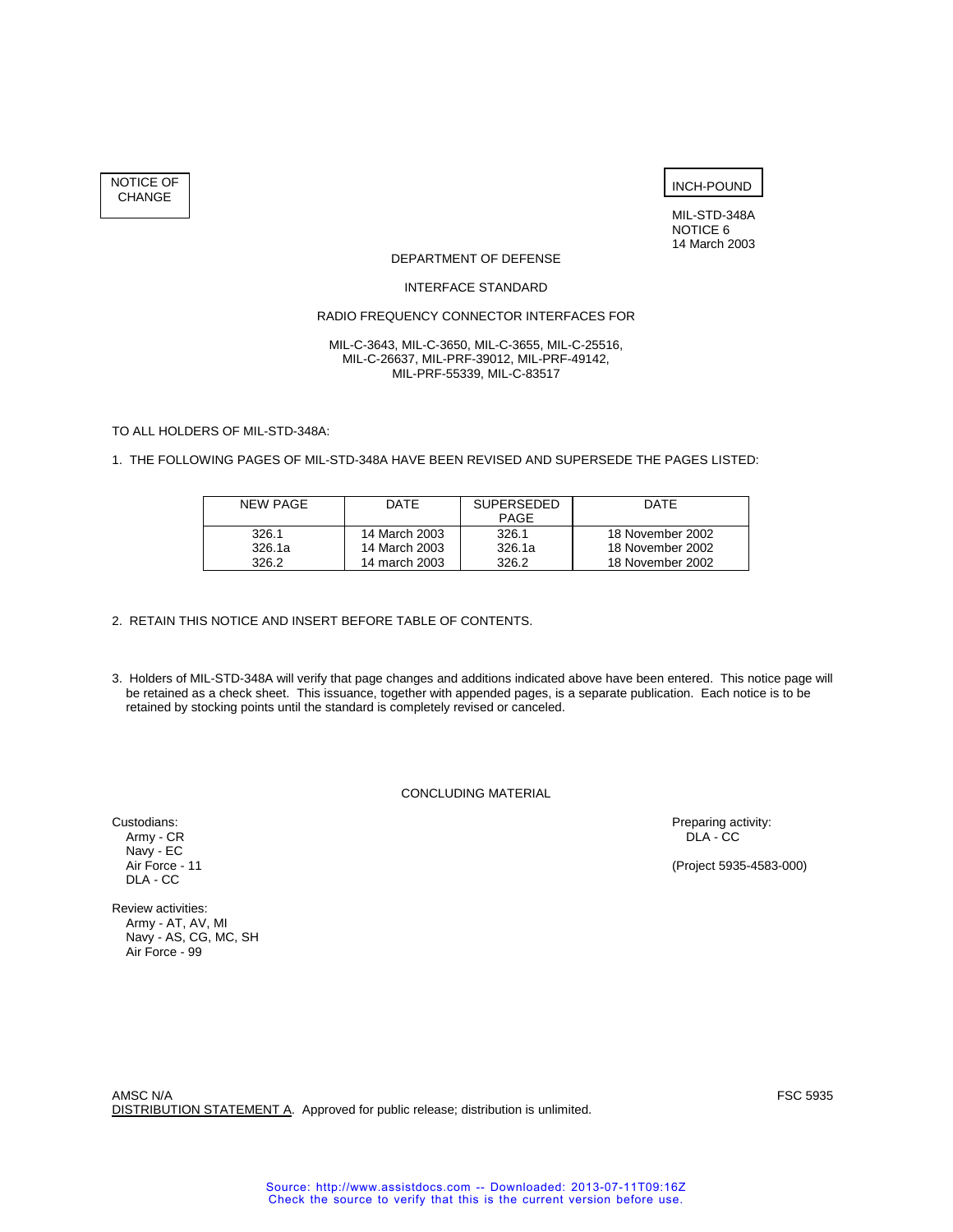



NOTES:

1. Dimensions are in inches.

2. Metric equivalents are given for general information only.

- 3. Interface shall meet the force to engage and disengage requirements in accordance with DSCC drawing 94007.
- 4. Form and dimension of outer conductor to meet electrical and mechanical requirements.

FIGURE 326-1. Interface, series SMP, socket contact (uncabled connector).

SUPERSEDES PAGE 326.1 OF NOTICE 5 TO MIL-STD-348A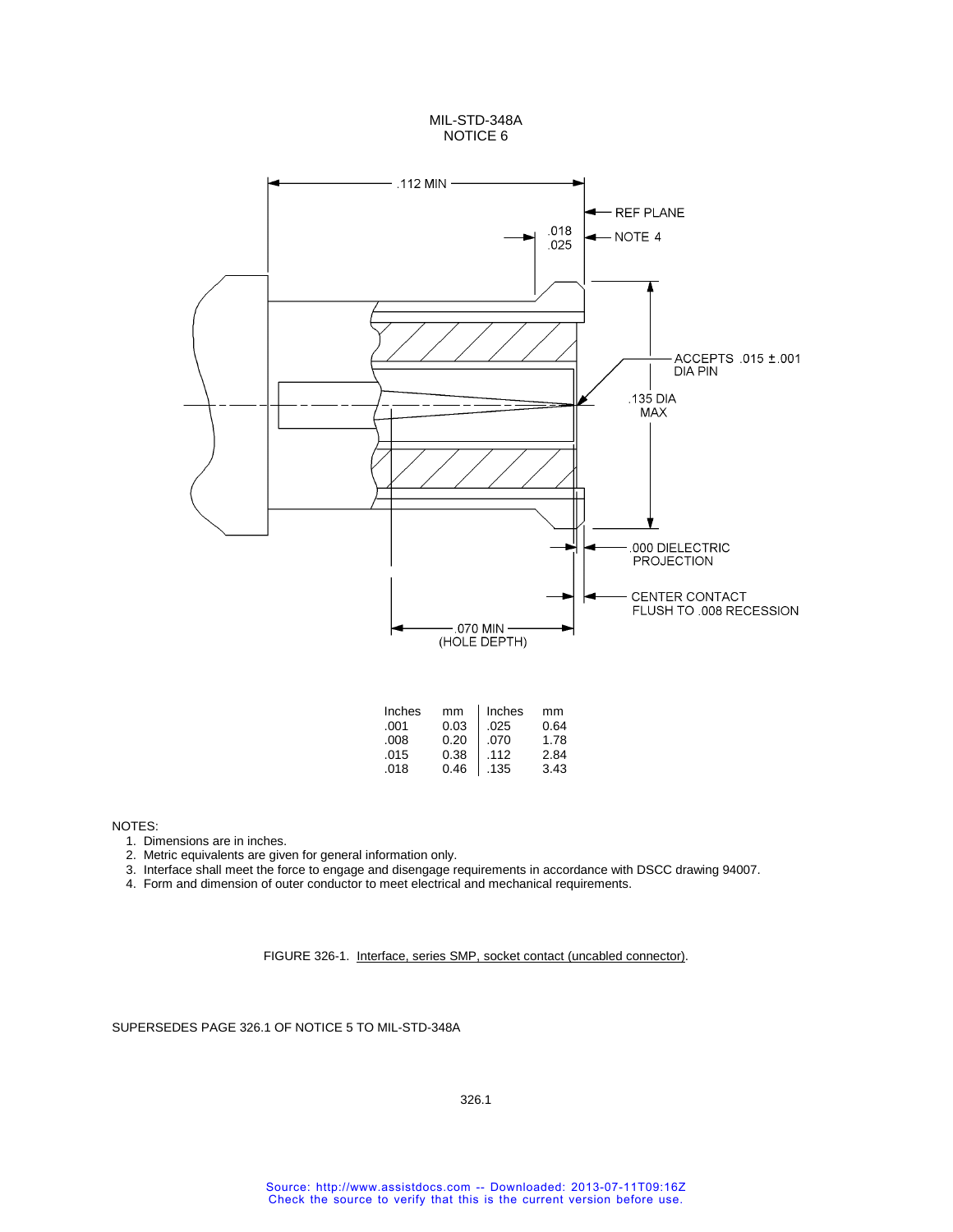MIL-STD-348A NOTICE 6



| Inches | mm   | Inches | mm   |
|--------|------|--------|------|
| .001   | 0.03 | .035   | 0.89 |
| .008   | 0.20 | .070   | 1.78 |
| .015   | 0.38 | .135   | 3.43 |
| .025   | 0.64 |        |      |

NOTES:

- 1. Dimensions are in inches.
- 2. Metric equivalents are given for general information only.
- 3. Interface shall meet the force to engage and disengage requirements in accordance with DSCC drawing 94008.
- 4. EMI shield configuration optional: Shall not prevent proper engagement of detent required. To meet
- mechanical and electrical requirements of DSCC drawing 94008.
- 5. Form and dimension of outer conductor to meet electrical and mechanical requirements.

FIGURE 326-1a. Interface, series SMP, socket contact (cabled connector).

SUPERSEDES PAGE 326.1A OF NOTICE 5 TO MIL-STD-348A

326.1a